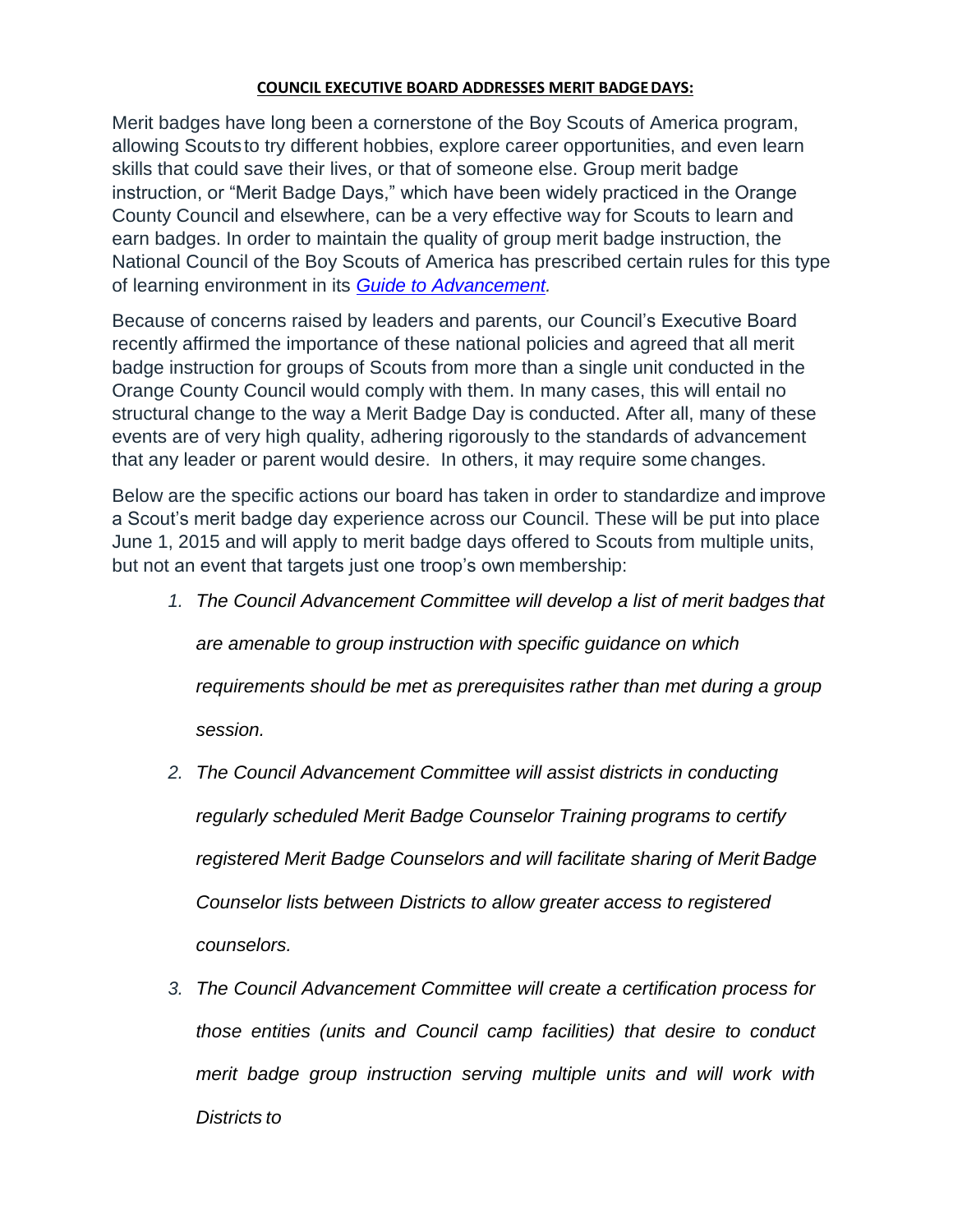*arrange for on-site observation of merit badge events that serve more than one unit to help ensure compliance with these guidelines.*

- *4. Many badges require at least a full day's instruction to maintain the integrity, challenge and full exploration of the subject matter. In general, even when prerequisites are met in advance, a Scout should not be able to earn more than two merit badges in a single day group event. Additionally, class size should be limited to a maximum of eight Scouts per Merit Badge Counselor, preferably less when the Merit Badge Counselor determines a significant need for individualized instruction.*
- *5. The Council Executive Board has directed the Council Advancement Committee and Council Staff, including District Executives, to work with units wanting to conduct Merit Badge Days with budget preparation and assistance in the approval process. Further, as is our policy for fee based events that involve multiple units, participant registration and collection of fees for Merit Badge Day events will be coordinated the by Orange County Council as a service to the host unit.*
- 6. *In accordance with BSA Advancement Guide section 7.0.4.10 (see footnote): As a BSA Best Practice, Merit badge instructional events or other events conducted to serve more than one unit, should not be used as a fundraising activity. Fees charged to participants should be limited to recovering the costs related to presenting the opportunity and not budgeted for profit or fundraising.*